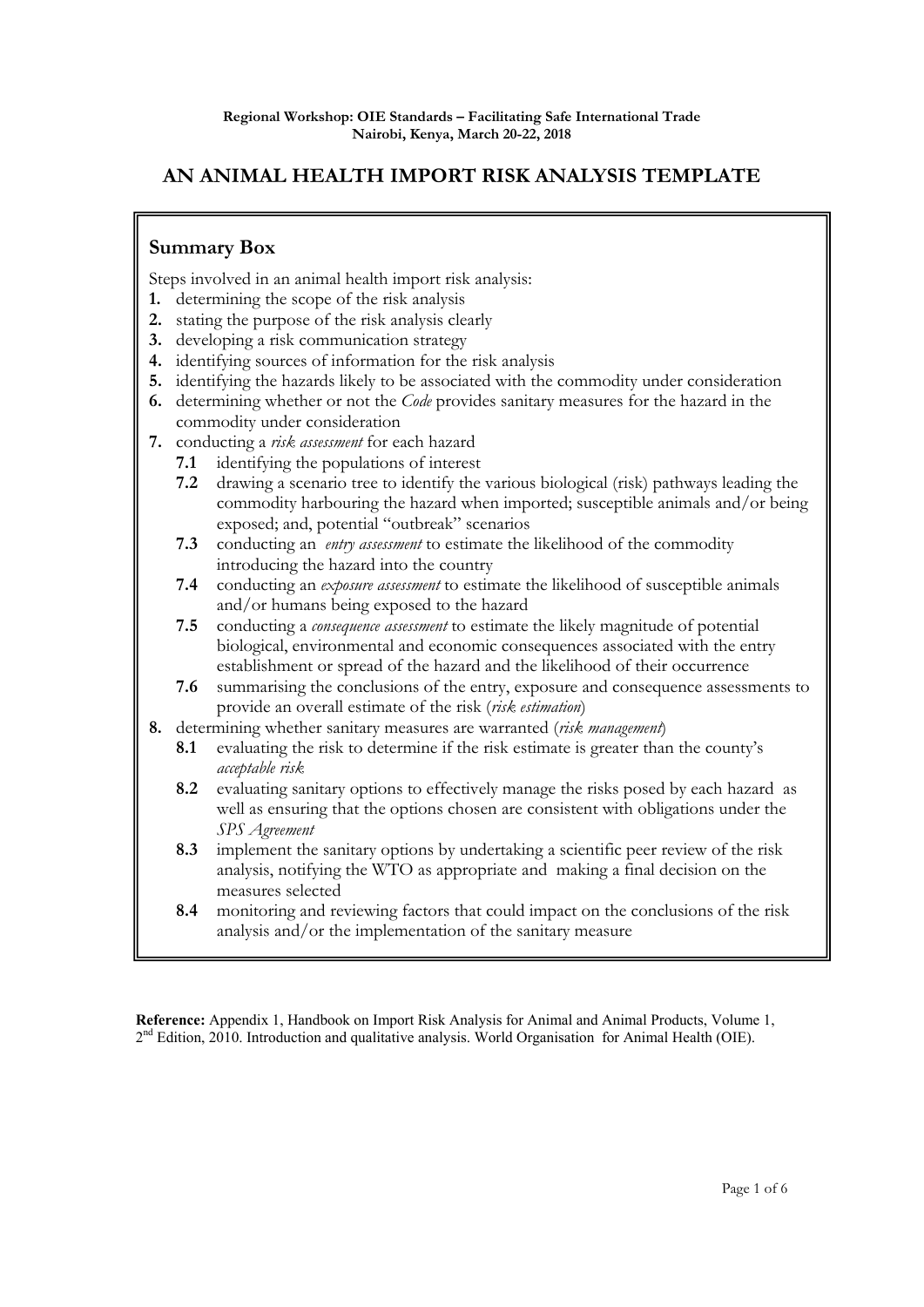## **1. Determine the scope of the risk analysis**

Define as precisely as possible the animals or animal products which are the subject of the risk analysis by taking account of:

- the nature, source(s) (including country) and intended use(s) of the animals or animal products
- the scientific names when describing the animal species or disease agents
- the relevant methods of production, manufacturing, processing or testing that are normally applied as well as quality assurance programmes (such as HACCP) and how they are verified
- the likely annual volume of trade (if possible)

Draft a suitable title for the risk analysis (based on the above).

## **2. State the purpose of the risk analysis clearly**

The purpose of the risk analysis should be stated in an appropriate form, for example:

- To identify and assess the likelihood of (*the hazard(s))* being introduced and spreading or becoming established in (*your country)* together with the likelihood of and the likely magnitude of their potential consequences for animal or human health as a result of importing (*the commodity)* for *(intended use)*.
- To recommend sanitary measures, if appropriate.

#### **3. Develop a risk communication strategy**

The risk communication strategy should:

- identify interested parties
- determine the most appropriate times to communicate with them
- determine the appropriate means of communication

#### **4. Identify sources of information for the risk analysis**

Information to assist in identifying hazards, assessing risks and exploring options to manage risk can be found in a variety of sources including:

- OIE website
- Import risk analyses carried out in other countries
- scientific journals and textbooks
- websites devoted to diseases of livestock, aquatic animals, wildlife and zoo animals
- the Competent Authority in the exporting country

Assistance and advice can also be sought from a variety of specialists including epidemiologists, veterinary pathologists, virologists, microbiologists, parasitologists, laboratory diagnosticians, wildlife specialists, biologists, ecologists, risk analysts, biostatisticians, livestock industry specialists, agricultural economists, field veterinarians and product specialists.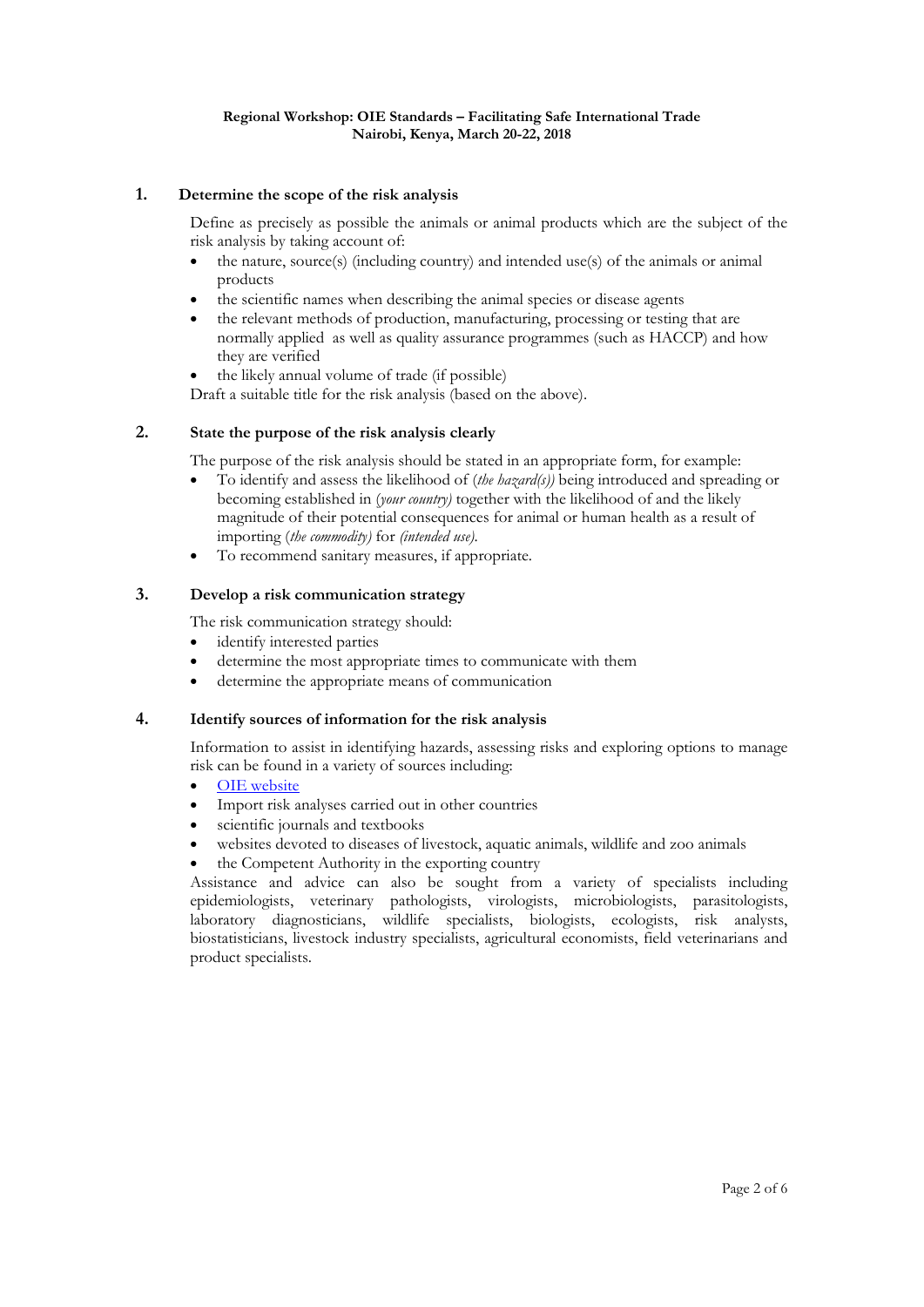## **5. Identify the hazards likely to be associated with the commodity**

Draw up a list of the pathogens associated with the species from which the commodity is derived and, based on the following criteria, determine whether or not they can be classified as a hazard for further consideration in a risk assessment:

- **5.1** Taking account of the methods of production, manufacturing or processing is the commodity under consideration a potential vehicle for the pathogenic agent?
	- If the answer is YES proceed to step 5.2, otherwise the pathogenic agent is not a hazard.
- **5.2** Is the pathogenic agent present in the exporting country?
	- If the answer is YES proceed to step 5.3.
	- If the answer is NO, is there sufficient confidence in the capacity and capability of the exporting country's *Competent Authority* to satisfactorily substantiate a claim that the pathogenic agent is absent?1
		- If the answer is YES the pathogenic agent is not a hazard.
		- If the answer is NO, contact the *Competent Authority* to seek additional information or clarification and proceed to step 5.4, assuming that, until otherwise demonstrated, the pathogenic agent is likely to be present in the exporting country.
- **5.3** Are there *zones* or *compartments* from which the commodity will be derived within the exporting country that are free of the pathogenic agent?
	- If the answer is YES, is there sufficient confidence in the capacity and capability of the exporting country's *Competent Authority* to satisfactorily substantiate a claim that the pathogenic agent is absent from and ensure that the commodity is only derived from these zones or compartments?1
		- If the answer is YES the pathogenic agent is not a hazard.
		- If the answer is NO, contact the *Competent Authority* to seek additional information or clarification and proceed to step 5.4, assuming that, until otherwise demonstrated, either the pathogenic agent is likely to be present in these zones or compartments or that the commodity is likely to be derived from other areas in the exporting country.
	- If the answer is NO proceed to step 5.4.
- **5.4** Is the pathogenic agent present in the importing country?
	- If the answer is YES proceed to step 5.5.

-

- If the answer is NO, is the *Competent Authority* of in the importing country able to satisfactorily substantiate a claim that it is absent?
	- If the answer is YES the pathogenic agent is classified as a hazard.
	- If the answer is NO, proceed to step 5.5 assuming it is present and explore options within a reasonable period of time to ascertain its presence or absence with a sufficient level of confidence.
- **5.5** For a pathogenic agent reported in both the exporting and the importing country, if
	- it subject to an *Official control programme* in the importing country, OR
		- there are *zones* or *compartments* of different animal health status, OR
		- local strains are likely to be less virulent than those reported internationally or in the exporting country
		- THEN pathogenic agent may be classified as a hazard. Proceed to step 6.

## **A risk analysis may be concluded at this stage if none of the pathogenic agents considered are classified as potential hazards.**

<sup>&</sup>lt;sup>1</sup> The evaluation of the Veterinary Services, the identification and traceability of animals and/or animal products, surveillance, Official control programmes and management and husbandry practices related to biosecurity are important inputs for assessing the likelihood of pathogenic agents being present in, or absent from the animal population of the exporting country or subpopulations within zones or compartments.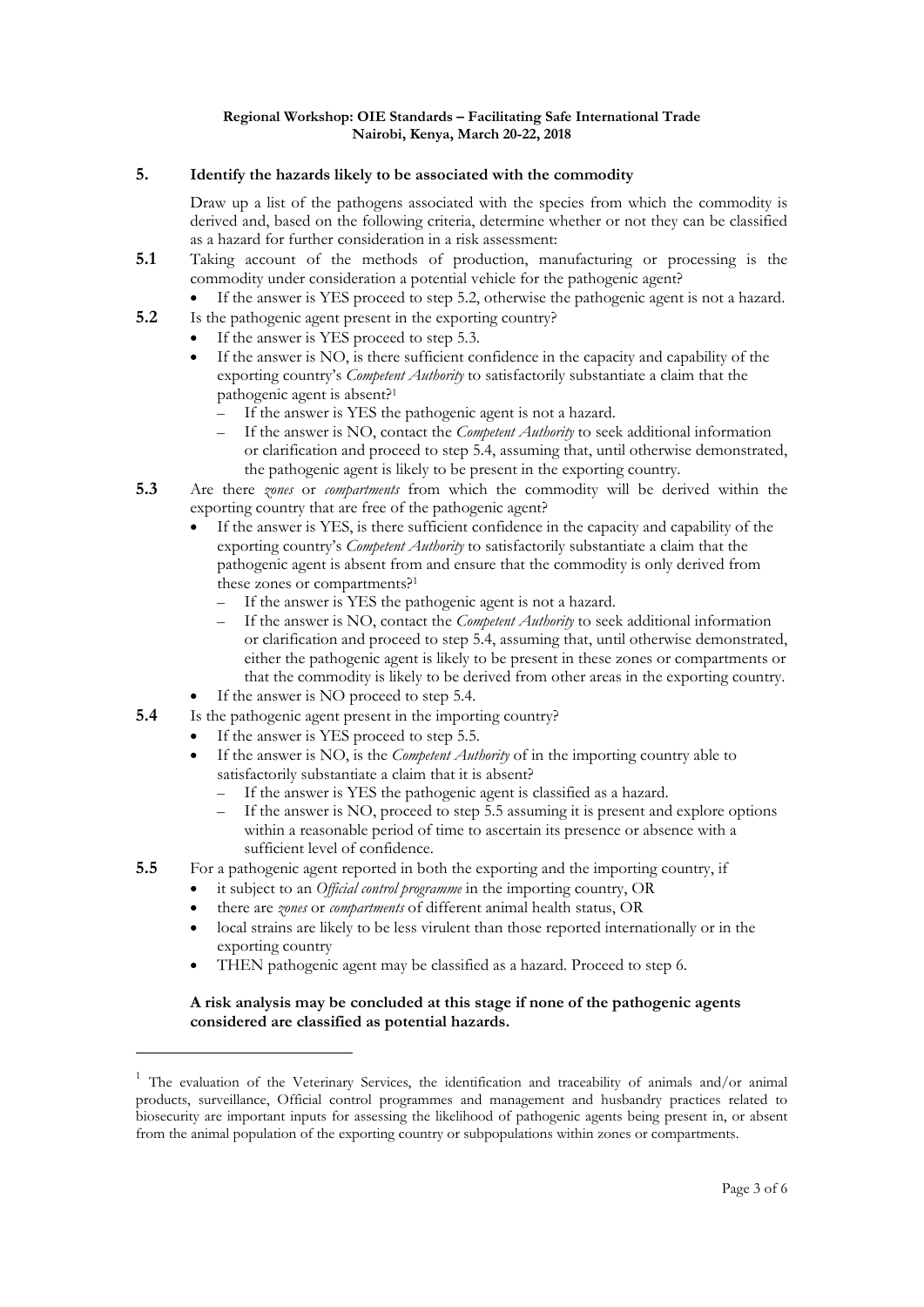## **6. Does the Code provide sanitary measures for the hazard in the commodity under consideration?**

- If the answer is YES
	- Is it requirement by legislation, policy or other considerations within the country to undertake a complete risk analysis?
		- If the answer is YES, proceed to step 7 and conduct a risk assessment.
		- If the answer is NO, consider applying the sanitary measures prescribed in the *Code* as a risk assessment to fulfil WTO obligations is not necessary.
- If the answer is NO or it is decided to adopt a higher level of protection than that provided by the measures in the *Code*, proceed to step 7 and conduct a risk assessment.

## **7. Conduct a risk assessment for each hazard**

- **7.1** Identify the populations of interest:
	- potentially susceptible species need to be identified to ensure that all the appropriate biological pathways are considered in the risk assessment. Susceptible species include terrestrial and aquatic animals that are reared on farm or in captivity or are in the wild, as well as humans if the hazard has zoonotic potential.
- **7.2** Draw a scenario tree to identify the various biological (risk) pathways leading to:
	- the commodity harbouring the hazard when imported
	- susceptible animals and/or humans being exposed
	- potential "outbreak" scenarios
- **7.3** Conduct an entry assessment to estimate the likelihood of the commodity introducing the hazard into your country
	- list the relevant biological, country and commodity factors considered in each step
		- Is the likelihood negligible that the commodity is carrying the hazard when imported? – If the answer is:
			- YES the risk estimate (step 7.6) is classified as *negligible* and the risk analysis may be concluded at this point
			- NO proceed to step 7.4
- **7.4** Conduct an exposure assessment to estimate the likelihood of susceptible animals and/or humans being exposed to the hazard
	- list the relevant biological, country and commodity factors considered in each step
	- Is the likelihood negligible of susceptible animals and/or humans being exposed to the hazard via each and every exposure pathway?
		- If the answer is:
			- YES the risk estimate (step 7.6) is classified as *negligible* and the risk analysis may be concluded at this point
			- NO proceed to step 7.5
- **7.5** Conduct a consequence assessment to estimate the likely magnitude of potential biological, environmental and economic consequences associated with the entry establishment or spread of the hazard and the likelihood of their occurrence
	- list the relevant direct and indirect consequences considered
	- Is the likelihood of each and every significant biological, environmental or economic consequence associated with the hazard negligible?
		- If the answer is:
			- YES the risk estimate (step 7.6) is classified as *negligible* and the risk analysis may be concluded at this point
			- NO proceed to the step 7.6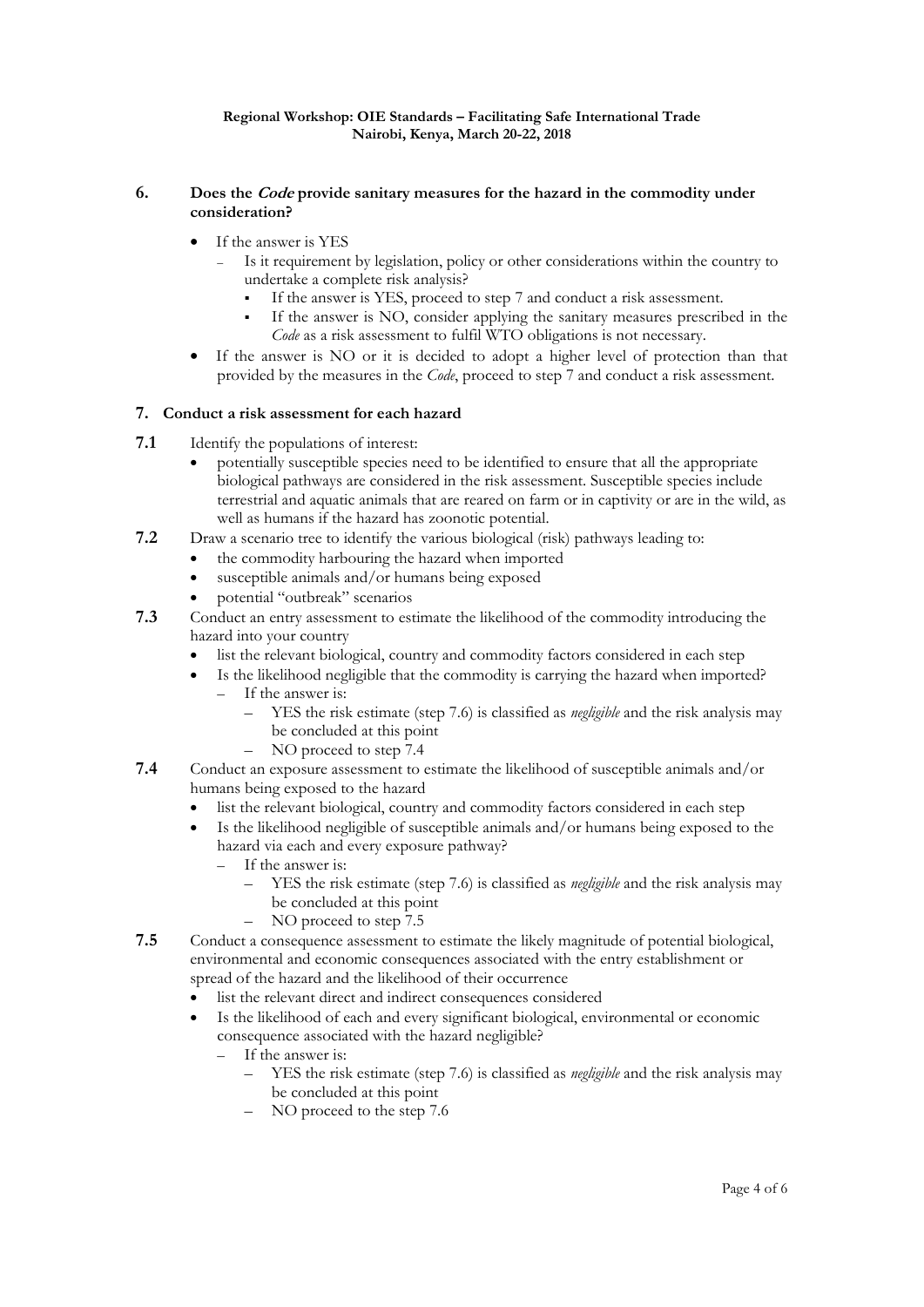**7.6** Risk estimation: summarise the results and/or conclusions arising from the entry, exposure and consequence assessments and proceed to step 8

## **8. Risk Management**

- **8.1** Risk evaluation:
	- Is the risk estimate greater than the country's *acceptable risk*
		- If the answer is:
			- YES proceed to the step 8.2
			- NO the sanitary options cannot be justified and the risk analysis may be concluded at this point
- **8.2** Option evaluation:
	- formulate an objective which clearly states the intended outcome of the sanitary measure(s) by taking into account the risk pathways leading from the likelihood of introducing the hazard, the exposure of susceptible animals and/or humans and of significant consequences arising
	- identify possible sanitary measures, including those in the *Code*
		- if there is a scientific justification that the *Code*'s measure(s) will not achieve the *acceptable risk* of the importing country, measures that result in a higher level of protection may be applied provided they are based on a risk assessment
		- less stringent measures than those recommended in the *Code* may be applied where there is sufficient justification that they will achieve the importing country's *acceptable risk*
	- select an option or combination of options that will achieve the *acceptable risk* of the importing country by ensuring that:
		- option(s) are not chosen or applied arbitrarily but are based on scientific principles and a risk analysis
			- evaluate the likelihood of the entry, exposure, establishment or spread of the hazard together with an estimate of the likely magnitude and likelihood of occurrence of biological, environmental and economic consequences according to the option(s) that might be applied
		- minimise negative trade effects
			- choose measures that are technically, operationally and economically feasible
			- apply measures only to the extent that is necessary to protect human or animal life or health
			- avoid situations where some parts of a risk pathway are over managed
			- consider each measure from the overall perspective of the entire risk pathway, not in isolation
			- if the contribution of a particular measure to the overall reduction in risk is insignificant or negligible, it is effectively redundant and should not be included
			- apart from not being a defensible measure, its inclusion could create unnecessary and unjustifiable technical and/or operational challenges as well as an unwarranted inflation in costs
			- it is unlikely to be necessary to apply a sanitary measure at each and every step in the risk pathway in order to achieve the *acceptable risk* for an importing country.
			- ensure that the option(s) do not result in either discrimination between an importing and exporting country or preferential treatment being granted to one exporting country over another where similar conditions, such as disease status or control programmes are known to exist